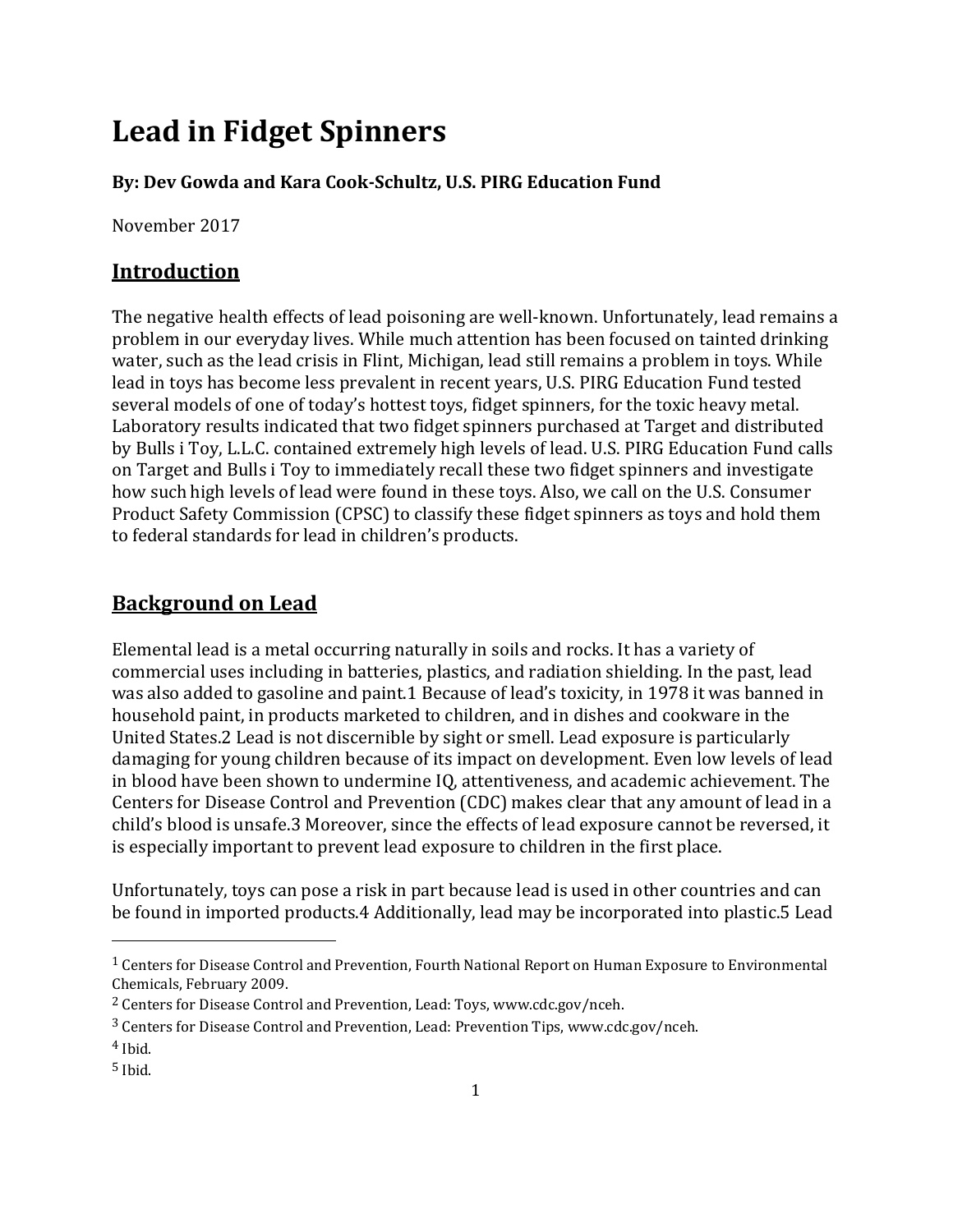is used to soften plastic and make it more flexible, but when the plastic is exposed to sunlight, air, or detergents, the chemical bond between the lead and plastic breaks down, forming lead dust. Children can inhale or come in contact with this dust when they put toys in or near their mouths.6

## **Federal Standards for Lead**

With a few exceptions, federal law requires that all children's products manufactured after August 2011 contain no more than 100 parts per million (ppm) of total lead content in all accessible parts.7 The CPSC defines accessible parts as parts that a child could reach through "normal and reasonably foreseeable use and abuse of the product."8

- Paint or similar surface coatings on all children's products are subject to a limit of 90 ppm of total lead. (Household paints are also subject to this rule.)
- Exceptions to these standards include metal components of bicycles, which cannot contain more than 300 ppm of lead. Components in electronic devices, some used children's products, inaccessible parts, and other items are exempt from the lead standard.9

Note that these limits do not meet the recommendations of the American Academy of Pediatrics (AAP), which recommends that all products intended for use by children contain no more than trace amounts of lead, defined as 40 ppm, the high end of typical lead concentrations in uncontaminated soil.10

## **What Is A Children's Product And Why Do We Disagree with the Manufacturer and the CPSC?**

The Consumer Product Safety Improvement Act of 2008 and implementing CPSC regulations state: "The law defines a "children's product" as a consumer product designed or intended primarily for children 12 years of age or younger. In determining whether a consumer product is primarily intended for a child 12 years of age or younger, the following factors will be considered:

*- A statement by the manufacturer about the intended use of the product, including a label on* 

 $\overline{\phantom{a}}$ 

 $8$  Ibid.

 $6$  Ibid.

<sup>7</sup> Consumer Product Safety Commission, Total Lead Content, http://www.cpsc.gov/en/Business-- Manufacturing/Business-Education/Lead/Total-Lead-Content/

 $9$  Ibid.

<sup>10</sup> American Academy of Pediatrics, Testimony of Dana Best, MD, MPH, FAAP, on Behalf of the American Academy of Pediatrics: Energy and Commerce Subcommittee on Commerce, Trade, and Consumer Protection: Protecting Children from Lead Paint Imports, 20 September 2007.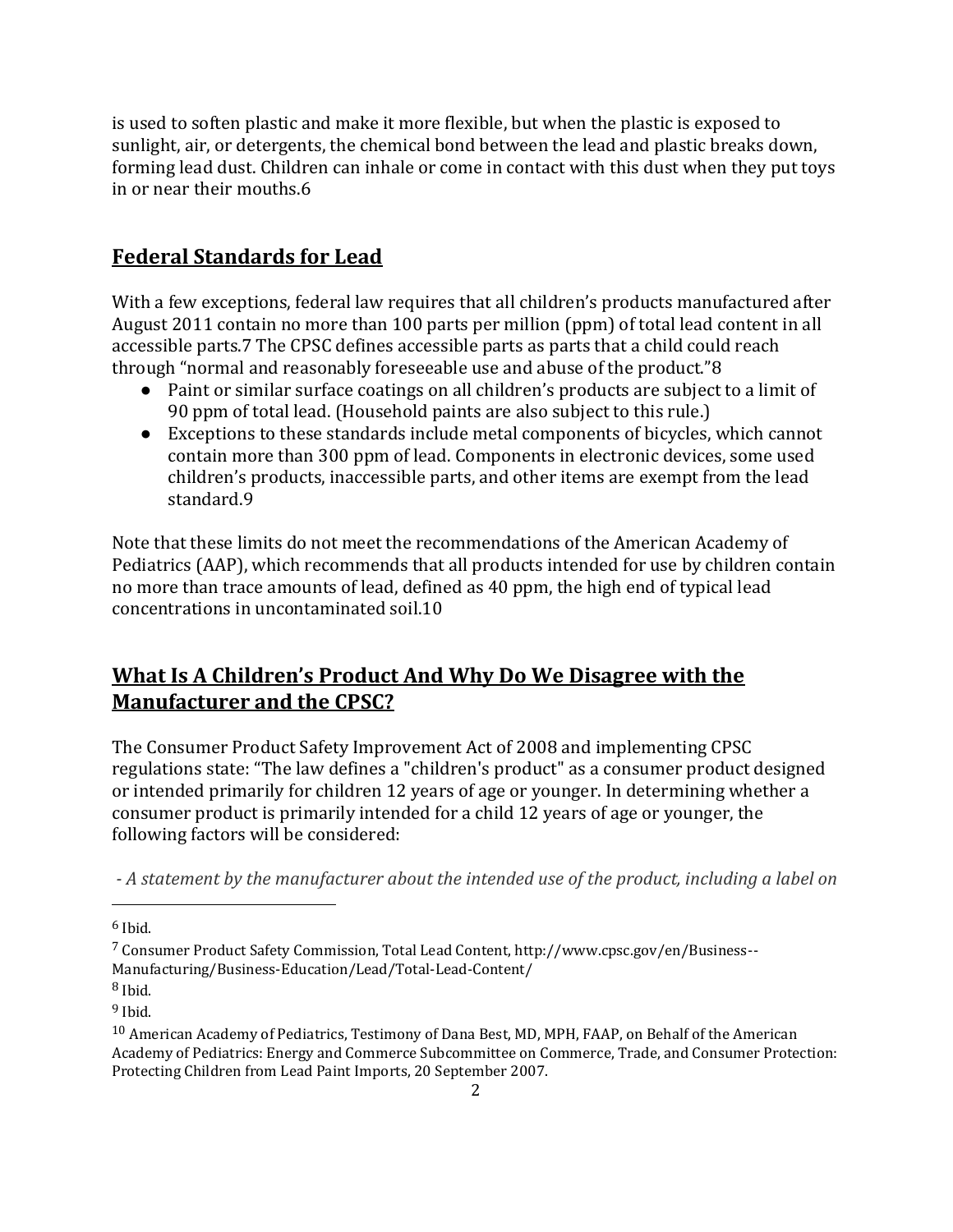*the product, if such statement is reasonable.*

*- Whether the product is represented in its packaging, display, promotion, or advertising as appropriate for use by children 12 years of age or younger.*

*- Whether the product is commonly recognized by consumers as being intended for use by a child 12 years of age or younger.* 

*- The [Age Determination Guidelines](https://www.cpsc.gov/s3fs-public/pdfs/blk_media_adg.pdf)<sup>11</sup> (pdf) issued by the Commission staff in September 2002, and any successor to such guidelines.*

When they claim that the fidget spinners containing excess lead are "consumer products," not "children's products" the manufacturer Bulls i, the retailer Target and the CPSC place too much reliance on the manufacturer's age recommendation. They ignore the in-store and website marketing, they ignore the Age Determination Guidelines and, most of all, they ignore "Whether the product is commonly recognized by consumers as being intended for use by a child 12 years of age or younger."

As this report shows, children play with fidget spinners all the time. Their parents look at them as children's products. To claim that a certain fidget spinner is only for consumers >14 defies that spinners are "commonly recognized" as toys and should not be a defense against making a fidget spinner that meets lead standards for children's products.

## **Lead Found in Fidget Spinners**

 $\overline{a}$ 

Several fidget spinners were tested for lead content by a CPSC-accredited laboratory. The fidget spinners were analyzed in accordance with CPSC-CH-E1001-8.3 using Inductively Coupled Plasma Mass Spectrometry (ICP/MS). The toys that tested for high levels of lead were then re-tested to confirm the results. The results of the second test are included in this report.

### **The lab results showed two fidget spinners contained extremely high levels of lead:**

#### **1. Fidget Wild Premium Spinner Brass:**

- a. The center circle tested for 33,000 ppm of lead.
- b. The arm tested for 22,000 ppm of lead.

This fidget spinner was purchased at Target and is distributed by Bulls i Toy, LLC, located in Des Moines, Iowa. Although the box says for ages 14+, the Target.com website where it is available for sale says both that it is for children 6+ and 14+ and specifically states that it is "framed as a toy".12 See screenshot from Target.com website below. Moreover, it was

<sup>11</sup>U.S. Consumer Product Safety Commission. Age Determination Guidelines. Available at https://www.cpsc.gov/s3fs-public/pdfs/blk\_media\_adg.pdf.

<sup>&</sup>lt;sup>12</sup> Fidget Wild Spinner Premium Brass. Target.com. Available at [https://www.target.com/p/fidget-wild](https://www.target.com/p/fidget-wild-spinner-premium-brass/-/A-52702329)[spinner-premium-brass/-/A-52702329.](https://www.target.com/p/fidget-wild-spinner-premium-brass/-/A-52702329) Accessed on Oct. 30, 2017.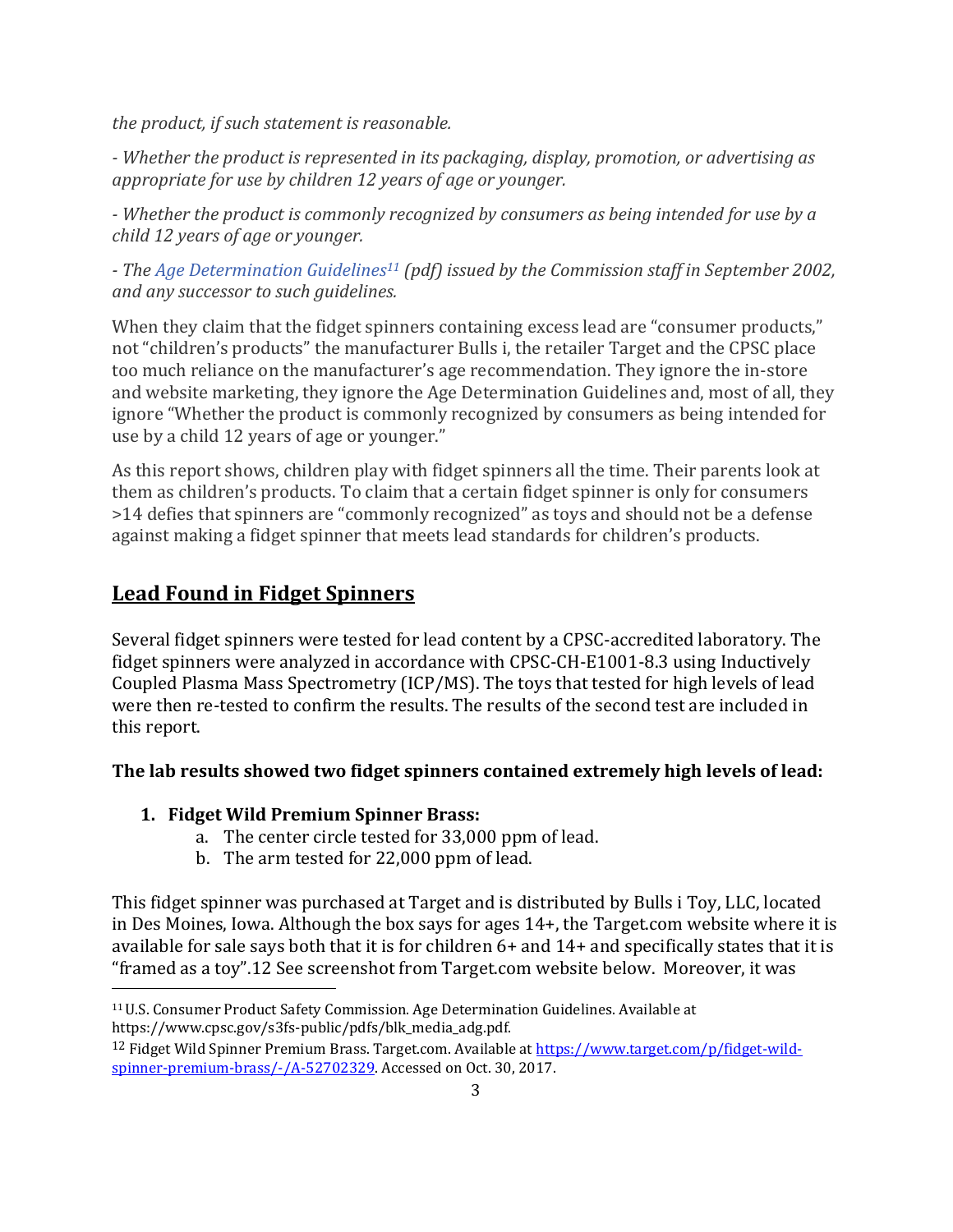found in the toy aisles of numerous Target stores throughout the country, and is marketed as a toy. Below is a picture of the Fidget Wild Premium Spinner Brass in the toy aisle of a Target store. Therefore, we believe that this product should be treated as a toy since it's marketed for use by children under 12 years.



Manufacturer: 6 Years and Up Educational Focus: Crastiva Thinkinn

show more

#### **2. Fidget Wild Premium Spinner Metal:**

- a. The center circle tested for 1,300 ppm of lead.
- b. The arm tested for 520 ppm of lead.

This fidget spinner was purchased at Target and is distributed by Bulls i Toy, LLC, located in Des Moines, Iowa. Although it says it's for ages 14+, it was found in the toy aisles of numerous Target stores throughout the country, and is marketed as a toy. Therefore, it should be held to federal lead standards for children's products.

Furthermore, the BullsiToy.com website where Fidget Wild products are found is clearly a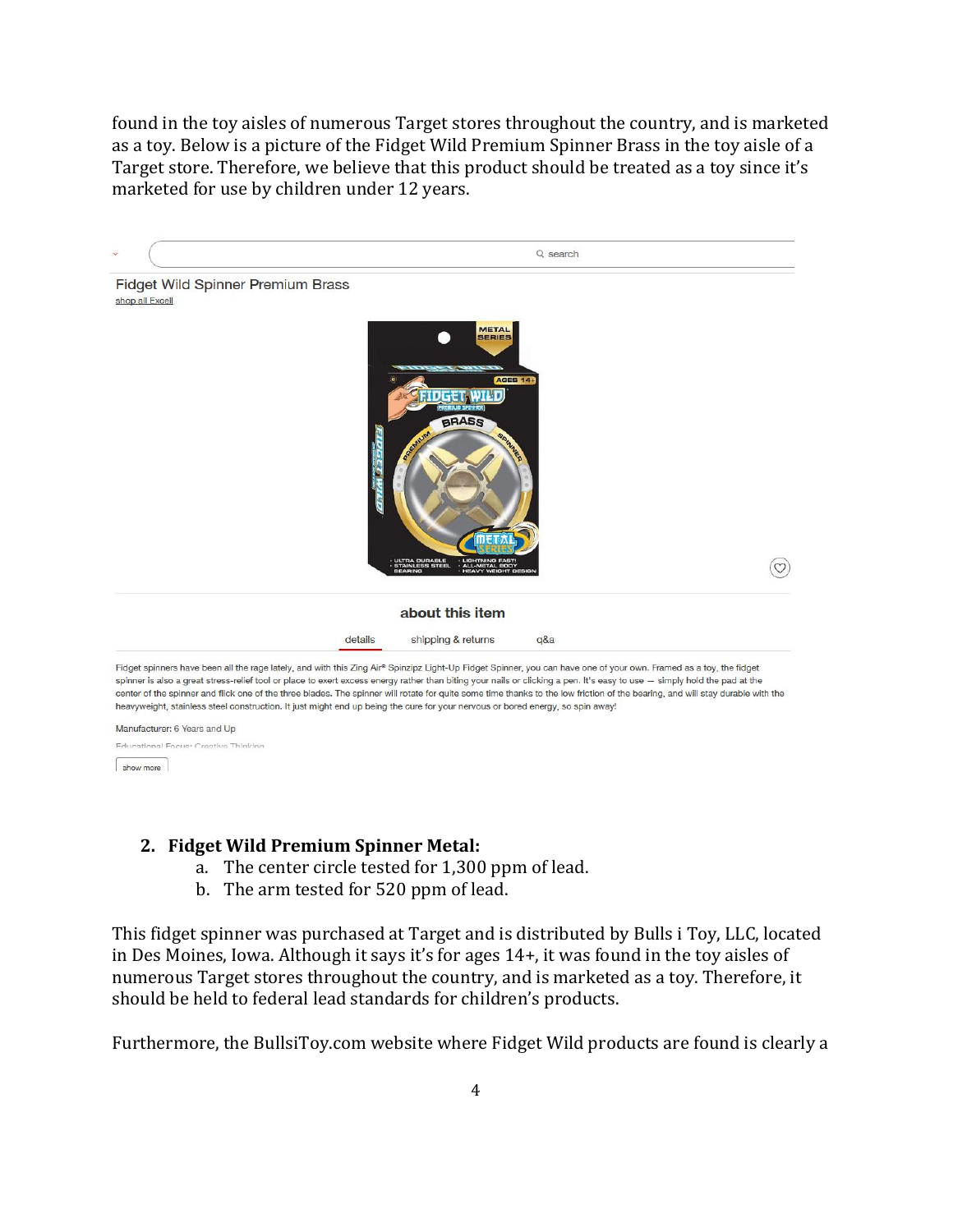website for toys.13 Below is a screenshot from the Bulls i Toy website. The products they sell are marketed towards children and should therefore be classified as toys by the CPSC.



Alarmingly, when U.S. PIRG Education Fund notified the CPSC about the elevated lead levels in the fidget spinners, the CPSC responded in an email (screenshot below) that these fidget spinners are general use products, not toys, so the CPSC will not hold them to federal lead standards. Belying that statement, U.S. PIRG Education Fund staff found these fidget spinners sold in the toy aisle of Target stores and on the Target.com website, which includes a statement that the product is intended for children ages 6 and up. Furthermore, common sense dictates that fidget spinners are meant for kids and therefore should be classified as toys. U.S. PIRG Education Fund calls on the CPSC to classify these fidget spinners as toys and hold them to the federal standard for lead in children's products.



<sup>13</sup> Bulls i Toy. Available at http://www.bullsitoy.com/. Accessed 6 Nov. 2017.

 $\overline{\phantom{a}}$